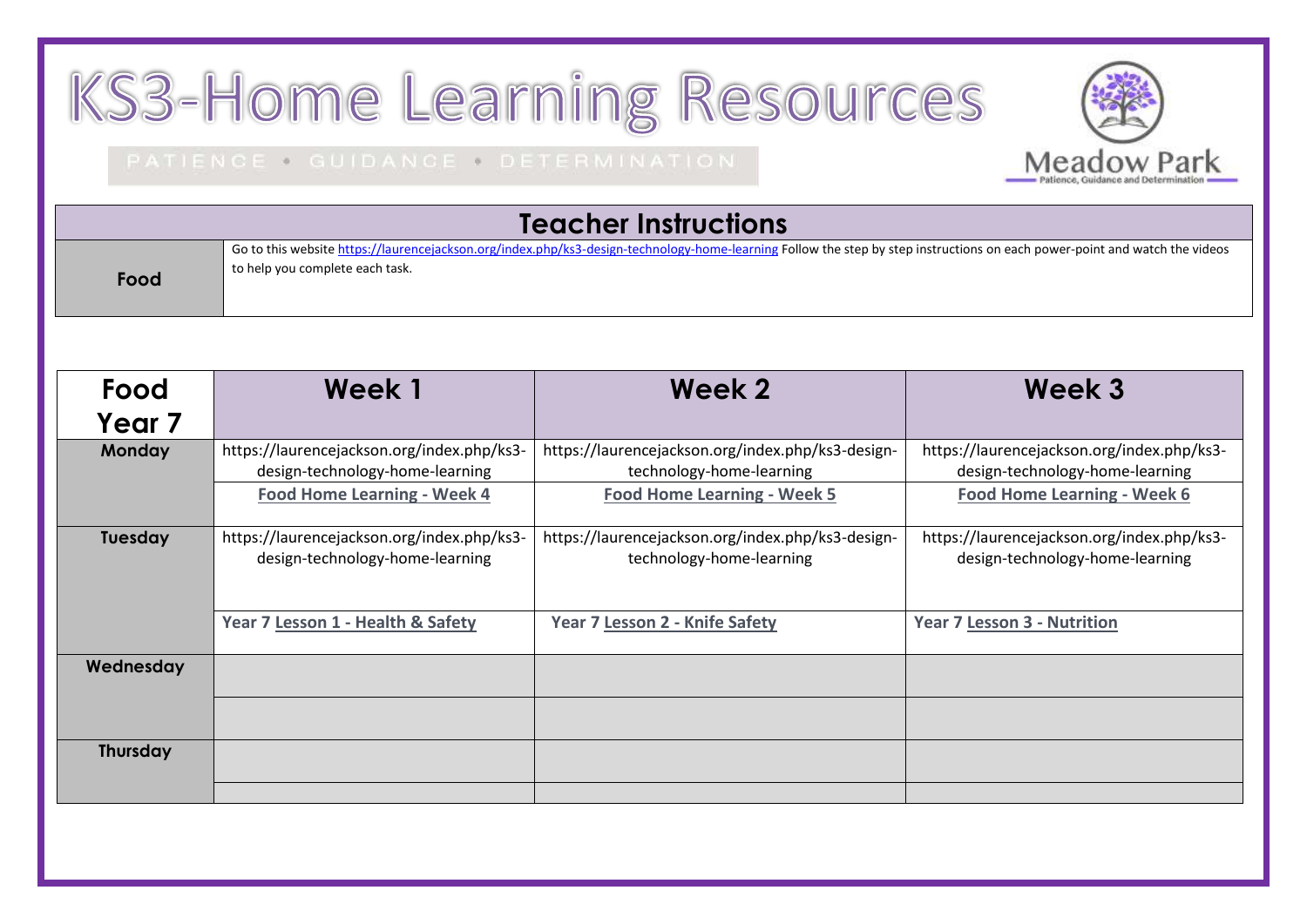| Friday          |                                                                               |                                                                               |                                                                               |
|-----------------|-------------------------------------------------------------------------------|-------------------------------------------------------------------------------|-------------------------------------------------------------------------------|
|                 |                                                                               |                                                                               |                                                                               |
| Food            | Week 1                                                                        | Week 2                                                                        | Week 3                                                                        |
| Year 8          |                                                                               |                                                                               |                                                                               |
| <b>Monday</b>   | https://laurencejackson.org/index.php/ks3-<br>design-technology-home-learning | https://laurencejackson.org/index.php/ks3-design-<br>technology-home-learning | https://laurencejackson.org/index.php/ks3-<br>design-technology-home-learning |
|                 | <b>Food Home Learning - Week 4</b>                                            | Food Home Learning - Week 5                                                   | <b>Food Home Learning - Week 6</b>                                            |
| Tuesday         | https://laurencejackson.org/index.php/ks3-<br>design-technology-home-learning | https://laurencejackson.org/index.php/ks3-design-<br>technology-home-learning | https://laurencejackson.org/index.php/ks3-<br>design-technology-home-learning |
|                 | Year 8 Lesson 1 - Hygiene & Safety                                            | Year 8 Lesson 2 - Seasonal & Local Food                                       | Year 8 Lesson 3 - Food Storage                                                |
| Wednesday       |                                                                               |                                                                               |                                                                               |
|                 |                                                                               |                                                                               |                                                                               |
| <b>Thursday</b> |                                                                               |                                                                               |                                                                               |
|                 |                                                                               |                                                                               |                                                                               |
| Friday          |                                                                               |                                                                               |                                                                               |
|                 |                                                                               |                                                                               |                                                                               |